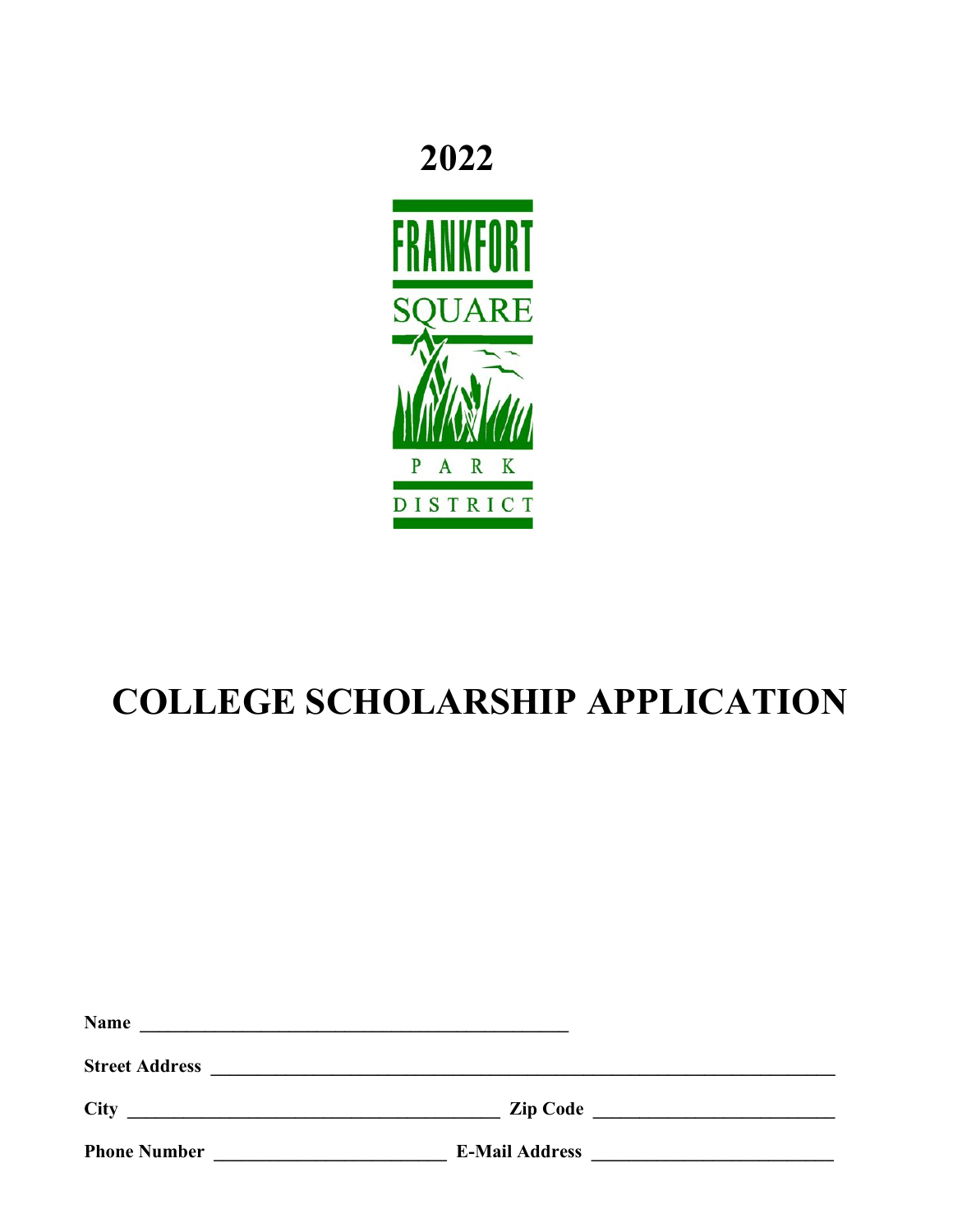|  | Number of brothers/sisters presently attending college _________________________                                                            |  |  |
|--|---------------------------------------------------------------------------------------------------------------------------------------------|--|--|
|  |                                                                                                                                             |  |  |
|  |                                                                                                                                             |  |  |
|  |                                                                                                                                             |  |  |
|  |                                                                                                                                             |  |  |
|  | If undecided, list schools you are considering. ________________________________                                                            |  |  |
|  | <u> 1989 - Johann Stoff, amerikansk politiker (d. 1989)</u><br>Indicate any financial circumstances of which the committee should be aware. |  |  |
|  | <u> 1989 - Johann Barbara, martxa alemaniar argamento este alemaniar alemaniar alemaniar alemaniar alemaniar a</u>                          |  |  |
|  | Class Rank (if available) __________ GPA _________ SAT/ACT test scores ________                                                             |  |  |
|  | List high school activities (athletics, clubs, etc.); include offices held, awards, and/or honors.                                          |  |  |
|  |                                                                                                                                             |  |  |
|  | List part-time or full-time jobs you have held in the past three years.                                                                     |  |  |
|  | List any volunteer service/community involvement you performed in the past three years, and<br>include length of service.                   |  |  |

 $\mathcal{L}_\mathcal{L} = \{ \mathcal{L}_\mathcal{L} = \{ \mathcal{L}_\mathcal{L} = \{ \mathcal{L}_\mathcal{L} = \{ \mathcal{L}_\mathcal{L} = \{ \mathcal{L}_\mathcal{L} = \{ \mathcal{L}_\mathcal{L} = \{ \mathcal{L}_\mathcal{L} = \{ \mathcal{L}_\mathcal{L} = \{ \mathcal{L}_\mathcal{L} = \{ \mathcal{L}_\mathcal{L} = \{ \mathcal{L}_\mathcal{L} = \{ \mathcal{L}_\mathcal{L} = \{ \mathcal{L}_\mathcal{L} = \{ \mathcal{L}_\mathcal{$ 

 $\_$